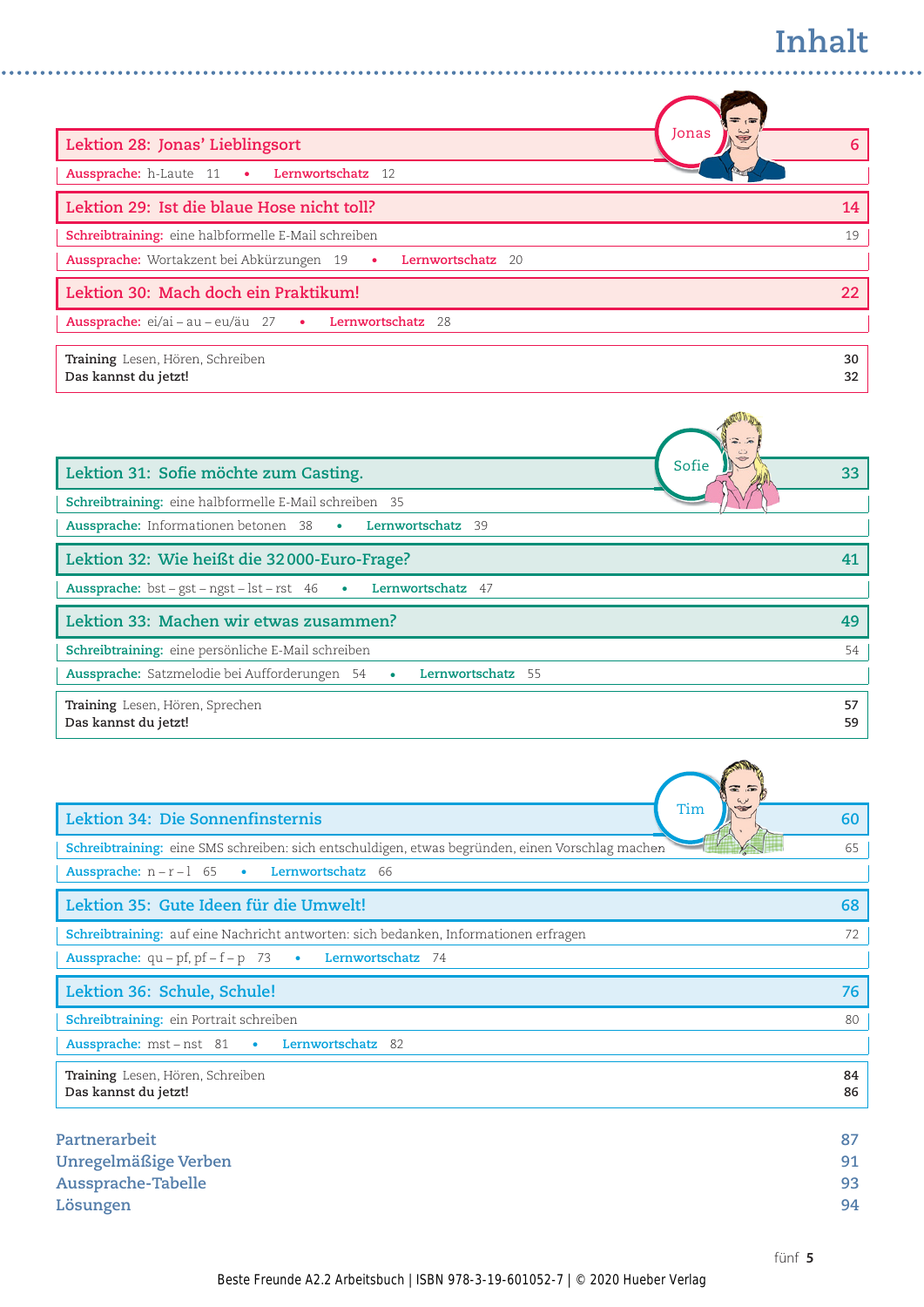## **Quellenverzeichnis**

Cover: © Hueber Verlag/Bernhard Haselbeck

Seite 3: Weltkugel © fotolia/ag visuell

Seite 6: A © Thinkstock/iStock/hjalmeida; B © Thinkstock/Goodshoot; C © Thinkstock/iStock/dnberty

Seite 7: links © Thinkstock/iStock/gkrphoto; A © fotolia/siwi1; B © Thinkstock/Stockbyte; C © Thinkstock/iStock/goce; D © Thinkstock/ iStock/KhaoYaiBoy

Seite 12: Weltkugel © fotolia/ag visuell; Turm © PantherMedia

Seite 13: Weltkugel © fotolia/ag visuell

Seite 14: Eis © Thinkstock/iStock/Thomas Perkins; Eiskaffee © Thinkstock/iStock/jocic

Seite 15: © Thinkstock/iStock/CandyBoxImages

Seite 16: © Thinkstock/iStock/shelma1

Seite 17: Ü10: 1 © iStockphoto/kariiika; 2 © Thinkstock/iStock/ dziewul; 3 © Thinkstock/iStock/Fodor90; 4 © Thinkstock/iStock/ jamesjames2541; 5 © Shotshop.com/Heike Brauer; Ü11a © Thinkstock/ Polka Dot/Polka Dot Image; Ü12: © Thinkstock/iStock

Seite 18: Ü15 © Thinkstock/Fuse

Seite 20: © iStockphoto/redmal

Seite 21: Mütze, Sweatshirt © kickz.com; Schal © Thinkstock/iStock/ belchonock; Gürtel © Thinkstock/iStock/gongzstudio; Leggings © fotolia/Liaurinko; Stiefel © Thinkstock/iStock/ronstik; Weltkugel © fotolia/ag visuell; kariert © Thinkstock/iStock/jamesjames2541; bunt © Shotshop.com/Heike Brauer; gestreift © iStockphoto/kariiika Seite 23: Ü4: oben © Thinkstock/Stockbyte/altrendo images;

1 © fotolia/Richard Villalon; 2 © Thinkstock/iStock/gemenacom;

3 © fotolia/PhotoArt by Kathy; 4 © Thinkstock/iStock/Fodor90;

5 © Thinkstock/iStock/khvost; 6 © Thinkstock/iStock/iJacky; 7 © Thinkstock/iStock/Lalouetto; 8 © Thinkstock/Hermera/Evgeniy Pavlenko; 9 © Thinkstock/iStock/Bet\_Noire; 10 © Thinkstock/iStock/ Digital Paws Inc.; 11 © Thinkstock/iStock/vblinov; 12 © iStockphoto; Ü6 von oben: © Thinkstock/iStock/Baluchis; © Thinkstock/iStock/ ChrisGorgio; © Thinkstock/iStock/AlinaMD

Seite 25: A © Thinkstock/iStock/suttisukmek; B © Thinkstock/iStock/ Brian Jackson; C © fotolia/Monkey Business; D © Thinkstock/Fuse; E © Thinkstock/Stockbyte/Thinkstock

Seite 26: © Thinkstock/iStock/Henri Ensio

Seite 28: Bäckerei © Thinkstock/iStock; Friseur © Thinkstock/ moodboard; Büro © Thinkstock/iStock/Teun van den Dries; Kinder © Thinkstock/iStock/SerrNovik; Sport © iStockphoto/Anna Bryukhanova

Seite 29: Weltkugel © fotolia/ag visuell; Informatiker, Ärztin © Thinkstock/iStock; Künstlerin © fotolia/Diego Cervo 2012; Politikerin, Model © Thinkstock/Getty Images News; Architekt © Thinkstock/Goodshoot; Hausmann, Tänzerin © Thinkstock/iStockphoto; Trainer © Thinkstock/Getty Images/Jupiterimages; Professor © iStockphoto/Viorika; Schauspielerin © Thinkstock/Getty Images Entertainment; Lehrer © fotolia/tiero; Koch © Thinkstock/Photos.com/Jupiterimages; Sekretärin © Thinkstock/Hemera

Seite 30: © Thinkstock/Wavebreakmedia Ltd

Seite 31: Ü2a © Thinkstock/iStock/waeske; Ü3a © Thinkstock/iStock/ SoberP

Seite 32: Ü3 von oben: © Thinkstock/iStockphoto; © Thinkstock/ Hemera; © iStockphoto/redmal; Ü4 © Thinkstock/iStock/AlexRaths; Ü6 © Hueber Verlag/Florian Bachmeier

Seite 37: © Thinkstock/Fuse

Seite 38: © Thinkstock/iStock/VioletaStoimenova

Seite 39: Top © fotolia/BEAUTYofLIFE; Wasserflasche © fotolia/Sean M; Monatskarte © Hueber Verlag/Britta Meier; Schuhe © Thinkstock/ PhotoObjects.net/Hemera Technologies; Duschgel © Thinkstock/ iStock/Mustello; Handtuch © Thinkstock/Stockbyte; Weltkugel © fotolia/ag visuell; Tabletten © Thinkstock/iStock/hatchapong Seite 40: Weltkugel © fotolia/ag visuell; Müllcontainer © Thinkstock/ iStock/arogant

Seite 41: 1 © Thinkstock/iStock/sunstock; 2 © Thinkstock/iStock/Eric Isselée; 3, 5, 6 © Thinkstock/iStock/GlobalP; 4 © Thinkstock/iStock/ Eric IsselTe

Seite 43: © iStockphoto/TomAF

Seite 44: © Thinkstock/iStock/yogesh\_more

Seite 47: Weltkugel © fotolia/ag visuell; Joker © Thinkstock/iStock/ Jiripravda; Kobra © Thinkstock/iStock/sunstock; Möbel © Thinkstock/ Hemera/Paolo De santis

Seite 48: Weltkugel © fotolia/ag visuell; Boot © Thinkstock/ PhotoObjects.net/Hemera Technologies; Lautsprecher © Thinkstock/ iStock/mjbs; Lotto © Thinkstock/iStock/PeJo29; Bett © Thinkstock/ iStock/Andriy Bandurenko; Sessel © Thinkstock/iStock/Baloncici; Teppich © Thinkstock/iStock/Matteo De Stefano; Stuhl © Thinkstock/ spoon/amanaimages; Spiegel © iStockphoto/catnap72; Sofa © iStockphoto/stphillips; Tisch © Thinkstock/Hemera/Margo Harrison; Schrank © iStockphoto/scibak; Kühlschrank © Thinkstock/iStockphoto/Al Parrish; Regal © Thinkstock/iStockphoto

Seite 49: A © Thinkstock/Fuse; B © Thinkstock/iStock/Horsche; C © Thinkstock/Wavebreakmedia Ltd; D © Thinkstock/Photodisc/ Digital Vision

Seite 50: Pikto © fotolia/artcop; A, C © Thinkstock/iStock; B © Thinkstock/Hemera/Roxana Gonzalez; D © Thinkstock/Stockbyte/ George Doyle; E © Thinkstock/TongRo Images; F © Thinkstock/ Wavebreakmedia Ltd

Seite 52: von links: © Thinkstock/Ingram Publishing; © iStockphoto; 2 x © iStockphoto/sumnersgraphicsinc; © fotolia/bildidee.net Seite 55: Frisbee © Thinkstock/iStock/Judi Parkinson; Decke © Thinkstock/iStock/Aeshna21; Weltkugel © fotolia/ag visuell Seite 56: See © iStockphoto/ronaldino3001; Picknick © Thinkstock/ iStock/Horsche; angeln © Thinkstock/Pixland; Decke © Thinkstock/ iStock/Aeshna21; schwimmen © Thinkstock/Fuse; Volleyball © Thinkstock/iStock/omgimages; Wald © Thinkstock/Ingram Publishing; Insel, Fluss © Thinkstock/iStockphoto; Meer © fotolia/ Andreas Fischer; Stadt © fotolia/peresanz

Seite 57: Klavier © fotolia/Irina Schmidt; Chor © Thinkstock/Fuse; Konzert © Thinkstock/iStock/lucagavagna

Seite 58: © Thinkstock/iStock/omgimages

Seite 59: Ü2 © Thinkstock/iStock/Dejan Jovanovic; Ü3 © fotolia/ by-studio; Ü5b © Thinkstock/iStock/Vmelinda

Seite 62: Ü7: A - D © fotolia/Bastetamon; Kompass © Thinkstock/ iStock/Kreatiw; Karte © Digital Wisdom

Seite 66: Sonnenfinsternis © Thinkstock/iStock/julichka; Wetter, Thermometer © fotolia/Bastetamon; Kompass © Thinkstock/iStock/ Kreatiw; Weltkugel © fotolia/ag visuell

Seite 67: Weltkugel © fotolia/ag visuell; Bus © fotolia/Olga D. van de Veer; Straßenbahn © fotolia/Eric Gevaert; Zug © fotolia/Wolfgang Jargstorff; Auto © PantherMedia/Jacek Tarczyński; U-Bahn © Thinkstock/Hemera

Seite 68: © Thinkstock/liquidlibrary

Seite 69: © Thinkstock/iStock

Seite 70: © Thinkstock/iStock

Seite 72: Gruppe © Thinkstock/iStock; Brett-Spiel © fotolia/Elena Schweitzer

Seite 73: Ü16: A, B, C © Thinkstock/iStock; D © Thinkstock/iStock/ hywit dimyadi; Ü18: A © fotolia/Gina Sanders; B, D © Thinkstock/ iStock; C © Thinkstock/Hemera

Seite 74: Umweltschutz © Thinkstock/iStock/yganko; Dose © Thinkstock/iStockphoto; Zeitungsständer © Hueber Verlag/Matthias Kraus; Nase putzen © Thinkstock/Wavebreakmedia Ltd

Seite 75: Weltkugel © fotolia/ag visuell; lockig, Stifte © fotolia/ lu-photo; Badminton © fotolia/by-studio; Sitzsack © fotolia/ okinawakasawa

Seite 76: A © Thinkstock/iStock/AKodisinghe; B © Thinkstock/ Pixland/Jupiterimages; C © Thinkstock/Photodisc/Ryan McVay; D, E, K © Thinkstock/moodboard; F © PantherMedia/Andres Rodriguez; G © Thinkstock/iStock/Ikonoklast\_Fotografie; H © Thinkstock/iStock/ Luca Francesco Giovanni Bertolli; I © Thinkstock/iStock/leaf; J © Thinkstock/Getty Images Entertainment; L © Thinkstock/iStock/ Dasz